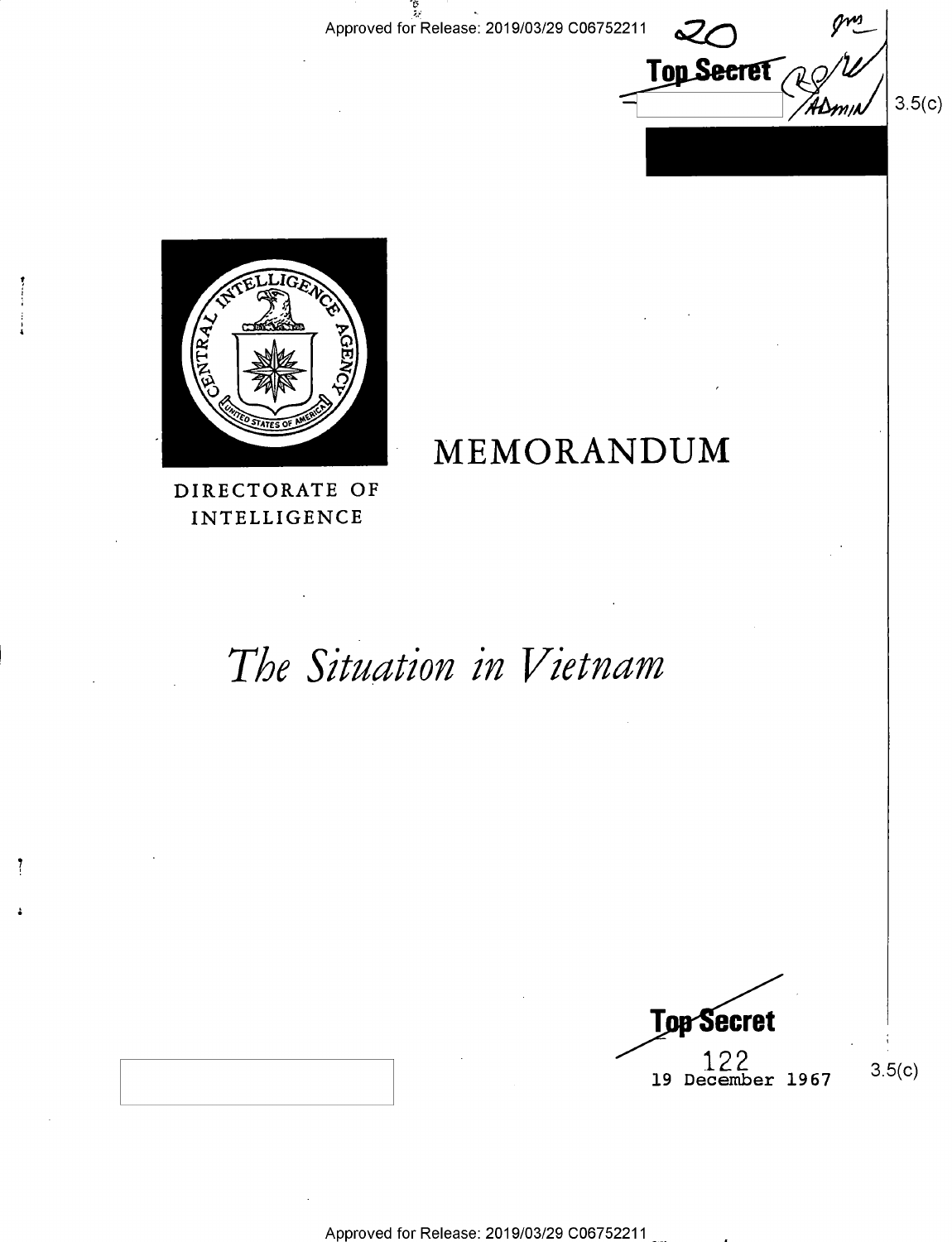

#### Information as of 1600 19 December 1967

## $\begin{array}{ccc} \ & \ & \ & \ \ \end{array}$   $\begin{array}{ccc} \ & \ & \ \ \end{array}$   $\begin{array}{ccc} \ & \ & \ \ \end{array}$   $\begin{array}{ccc} \ & \ & \ \ \end{array}$

 $3.5(c)$ 

#### <sup>I</sup>HIGHLIGHTS'

 $\label{eq:2.1} \frac{1}{2}\sum_{i=1}^n\frac{1}{2}\sum_{i=1}^n\frac{1}{2}\sum_{i=1}^n\frac{1}{2}\sum_{i=1}^n\frac{1}{2}\sum_{i=1}^n\frac{1}{2}\sum_{i=1}^n\frac{1}{2}\sum_{i=1}^n\frac{1}{2}\sum_{i=1}^n\frac{1}{2}\sum_{i=1}^n\frac{1}{2}\sum_{i=1}^n\frac{1}{2}\sum_{i=1}^n\frac{1}{2}\sum_{i=1}^n\frac{1}{2}\sum_{i=1}^n\frac{1}{2}\sum_{i=1}^n\$ There have been a number of indications pointing to a forthcoming increase in Communist.military activity in the southern portion of I Corps. In addition,<br>several several K:::::::::::1reports suggest an increase in 3;xhX2) terrorism around Saigon to mark three Communist anniversaries on 19, 20, and 22 December.

I. Military Situation in South Vietnam: Numerous small unit engagements were reported in widely scattered areas of the country on 18 December (Paras.  $1-3$ ).<br>number of reports indicate that Communist forces are planning attacks in Quang Ngai Province and in the Saigon area (Paras. 4-11).

II. Political Developments in South Vietnam: One of Vice President Ky's advisers reportedly fears that Police Director Loan's anti—American campaign will have repercussions if allowed to continue (Paras. 1-3). Defense Minister Vy appeared before both houses of the legislature on 18 December to defend the government's mobilization decree (Paras. 4-7). The Farmer-Worker-Soldier Bloc has disbanded its Lower House contingent and is apparently having difficulty keeping its Upper House group together (Paras. 8-ll).

III. Military-Developments in North Vietnam: Five North Vietnamese - piloted MIG-21s have flown from Meng-tzu Airfield in southwest China to Phuc Yen (Para. 1). Two, and possibly four, North Vietnamese MIG—l7s were shot down by US aircraft on 18 December (Para. 2).

IV. Other Communist Military Developments: There is nothing of significance to report.

V. Communist Political Developments: Vietnamese Communist spokesmen continue to take a tough line on negotiations and a settlement of the war (Paras. 1-2). The Communists are using the anniversary of the Front's founding to stress their resolve to continue the war  $(Paras. 3-4).$ 

TOP SECRET

3.3(h)(2)

 $|3.5(c)|$  $3.5(c)$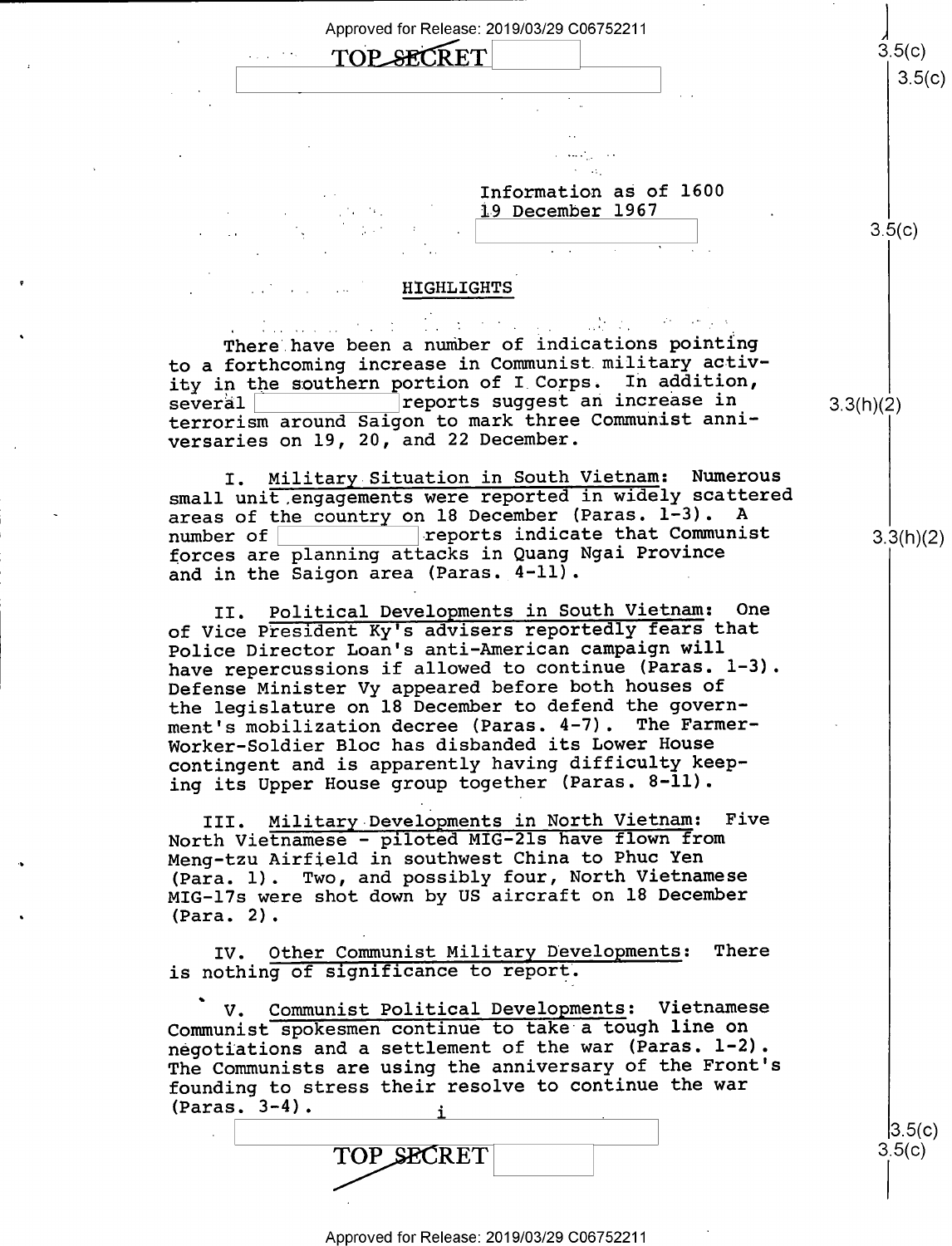### TOP-SECRET

#### I. THE MILITARY SITUATION IN SOUTH VIETNAM

1. Numerous small unit engagements were reported in widely scattered areas of the country on 18 December. A total of nearly 40 such clashes in the I and II Corps areas resulted in 25 enemy killed and seven captured.

2. On 17 December a Civilian Irregular Defense Group (CIDG) company ran into a fight in Hau Nghia<br>Province about 26 miles northwest of Saigon. A Province about 26 miles northwest of Saigon. second company airlifted into the battle area also came under heavy fire. Four helicopters were downed and six were damaged. Allied losses were five killed and 15 wounded, and enemy casualties came to 42 dead. .

3. The enemy force involved was probably the Viet Cong 269th Main Force battalion. The heavy weapons company of the 269th is reported to have four heavy 12.8-mm. antiaircraft guns. A recent defector reported that Viet Cong units in Hau Nghia were receiving training in antiaircraft fire techniques at a special school located in the Ba Thu area of Cambodia, opposite the Hau Nghia Province border.

#### Communist Military Plans in Quang Ngai

4. The Communists are apparently planning to intensify military activity in the southern portion of I Corps in the near future.

 $3.3(h)(2)$  $3.3(h)(2)$ 

 $3.3(h)(2)$ 

19 December 1967

 $I-1$ 

'  $3.5(c)$  $\overline{\phantom{a}}$  . And the set of the set of the set of the set of the set of the set of the set of the set of the set of the set of the set of the set of the set of the set of the set of the set of the set of the set of the s TOP SECRET  $3.5(c)$ 

Approved for Release: 2019/03/29 C06752211

<u>၁.၁(</u>C)  $3.5(c)$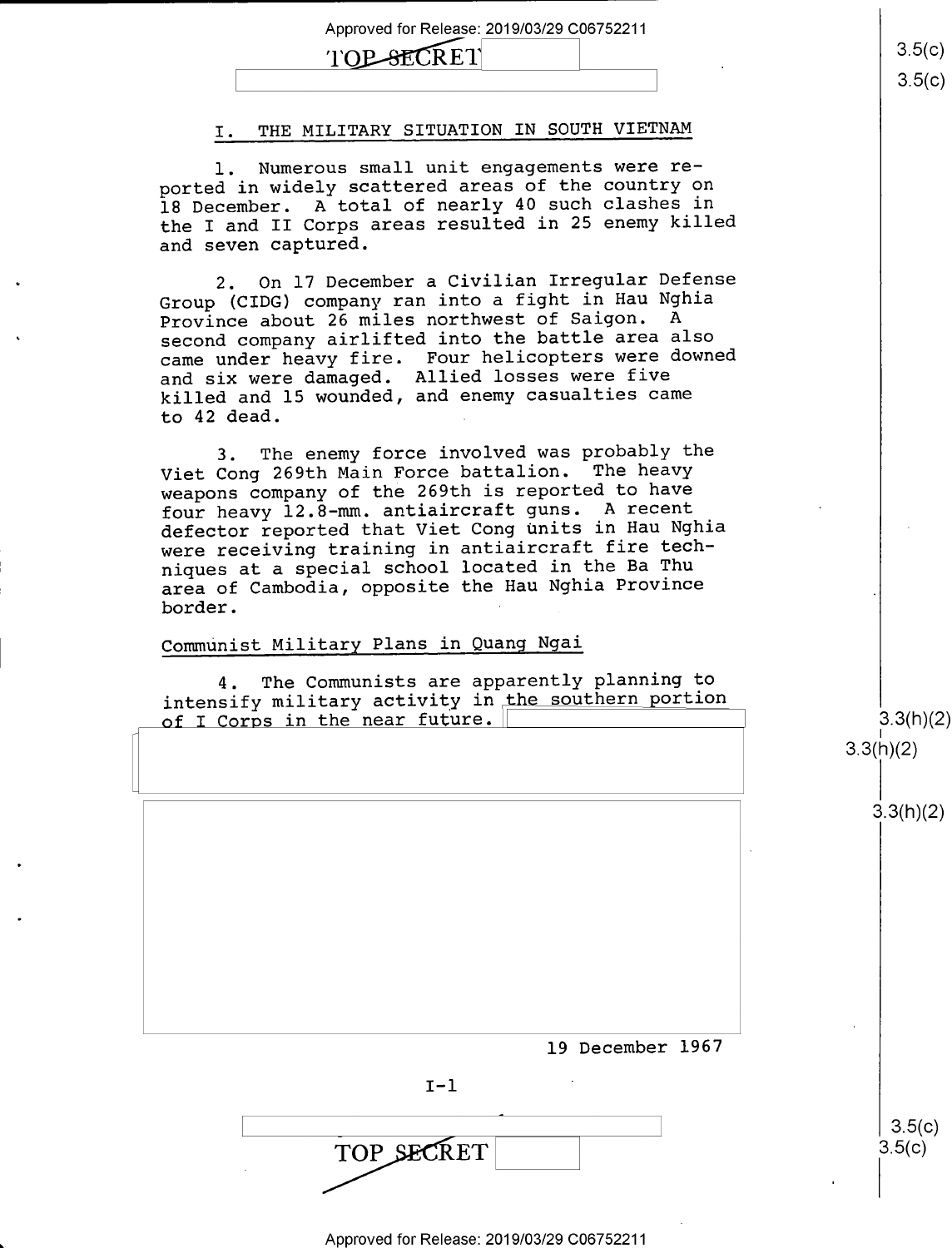Approved for Release: 2019/03/29 C06752211  $\begin{array}{ccc}\n\text{TOP-SECRET} & & 3.5(c)\n\end{array}$  $3.5(c)$ 6. A recent.defector, who claims to have been one of the 1,000 prisoners freed in the Viet Cong raid on the Quang Ngai jail in late August, has<br>stated stated that a combat battalion  $3.3(h)(2)$ was formed from among the ex-prisoners. The source, a member of the Viet Cong  $\left| \right.$  3.3(h)(2)  $\left| \right.$  3.3(h)(2) the "entire Quang Ngai Province force" plans to attack the provincial capital.. 3.3(h)(2) Increased Enemy Activity Expected in the Saigon Area 3.3(h)(2) 9. Three commemorative days fall in the 19th to 22nd period. The first of these is 19 December or Na-<br>tional Resistance Day, commemorating the commencement of the Viet Minh resistance against the French in 1946. The 7th anniversary of the National Liberation Front is on 20 December, and 22 December is the 23rd anniversary of the formation of the North Vietnamese.Army. l0. The Communists have used such occasions in the past to stage dramatic attacks for a maximum propaganda gain. 19 December 1967  $I-2$  $3.5(c)$  $3.5(c)$ TOP SECRET

\_ Approved for Release: 2019/03/29 C06752211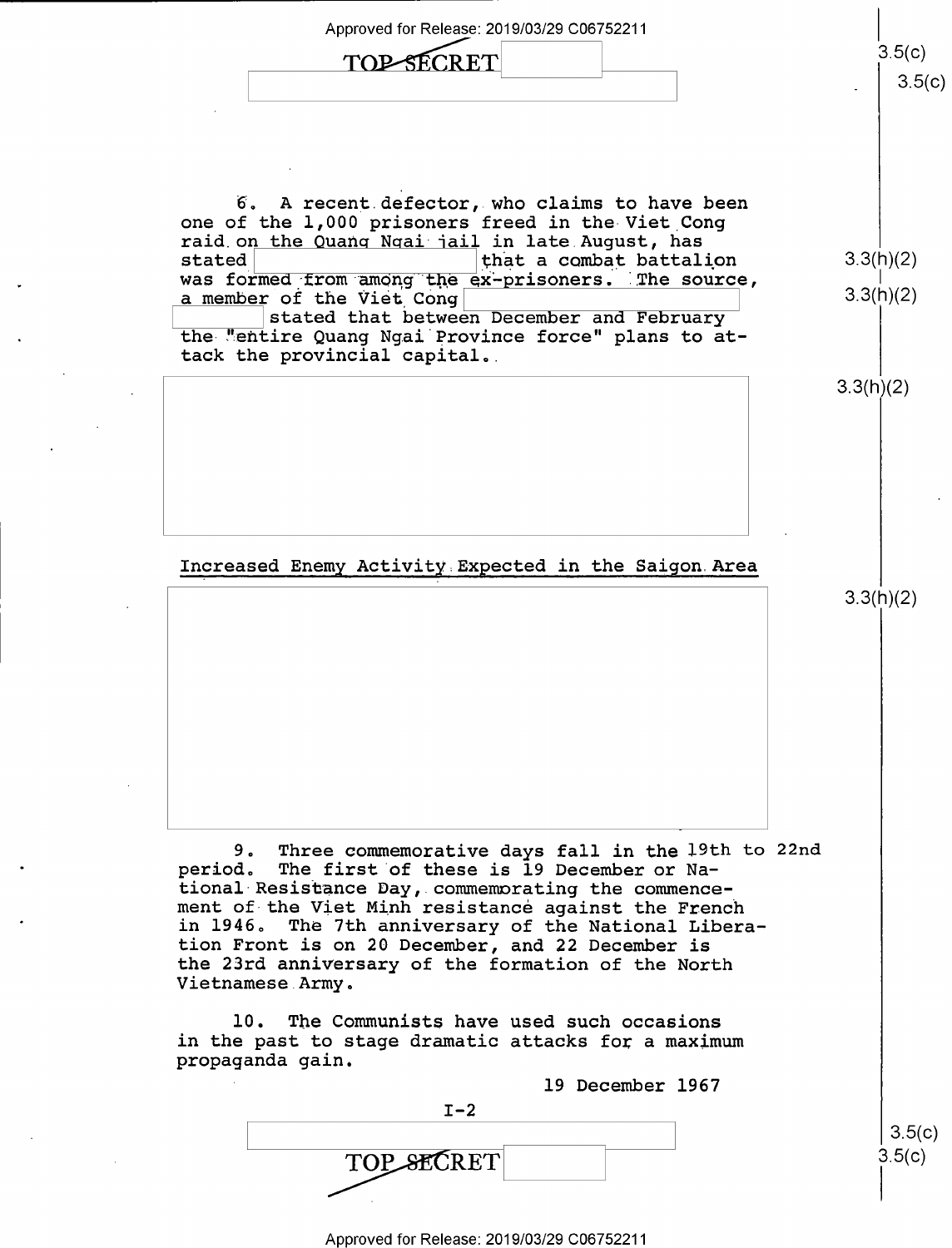# $\text{TOP-SECRET}$   $3.5(c)$

#### II. POLITICAL DEVELOPMENTS IN SOUTH VIETNAM

l. Dang Duc Khoi, newly appointed special assistant to Vice President Ky, believes Police Director Loan is behind the recent upsurge in anti-American editorials in the press and has advised Ky to restrain Loan]

Khoi reportedly met with Ky on 13 December to discuss the problem and mentioned several instances of anti-Americanism which could be attributed to Loan and his subordinate, Mai Den, whom Khoi described as the "mastermind" of these incidents. On was the series of anti-American articles which have recently appeared in the daily Cong Chung, a paper generally considered to be under at least a degree of direct control by Loan.

Khoi expressed the fear that, while the Loan — Mai Den campaign has not yet reached serious proportions, continued free rein for them could damage US-Vietnamese relations and even hurt the war<br>effort. He therefore advised, He therefore  $\Delta$  advised,

that Ky persuade Loan to dismiss Mai Den and stop publication of Cong Chung. Ky reportedly promised to talk to Loan but said he would have a difficult time persuading hime to let Mai Den go. Ky said he had tried this once before to no avail.

. 3. Khoi said he had already discussed the situation with Loan. Although Loan agreed that the Americans posed no real long-range threat to Vietnamese sovereignty, the two could reach no common ground on how to lessen shorter range frictions which<br>result from the massive American presence. Loan result from the massive American presence. reportedly told Khoi that Mai Den was a dedicated, clever intelligence officer who had done.nothing worse than criticize the US. Loan therefore felt it would be incongruous to fire his subordinate while others about whom Loan had evidence of some wrongdoing were kept on by their superiors.

19 December 1967

II-l

 $\begin{array}{|c|c|c|c|c|}\n \hline\n & & & & 3.5(\text{C})\n \hline\n & & & & & & 3.5(\text{C})\n \end{array}$  $\overline{Y}$   $\overline{Y}$   $\overline{Y}$   $\overline{Y}$   $\overline{Y}$   $\overline{Y}$   $\overline{Y}$   $\overline{Y}$   $\overline{Y}$   $\overline{Y}$   $\overline{Y}$   $\overline{Y}$   $\overline{Y}$   $\overline{Y}$   $\overline{Y}$   $\overline{Y}$   $\overline{Y}$   $\overline{Y}$   $\overline{Y}$   $\overline{Y}$   $\overline{Y}$   $\overline{Y}$   $\overline{Y}$   $\overline{Y}$   $\overline{$ 

 $3.3(h)(2)$ 

 $3.3(h)(2)$ 

 $3.5(c)$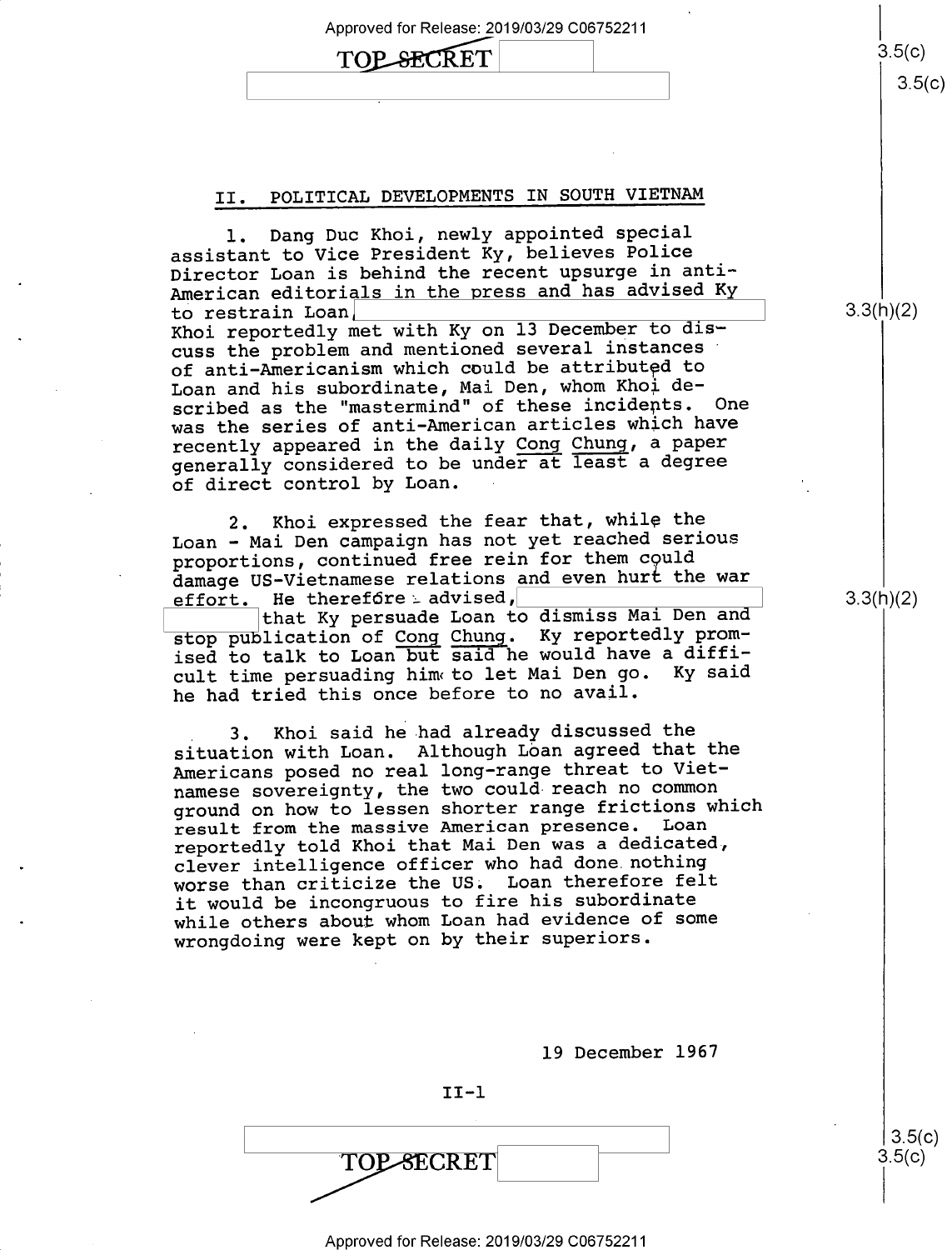# TOP SECRET  $3.5(c)$

#### Mobilization Decree Defended Before Assembly

4. Defense Minister Nguyen Van"Vy met with both houses of the National-Assembly on 18 December to defend the government's partial mobilization decree of <sup>24</sup>October. Although Vy's performance appeared to have been satisfactory, according to press reports the Upper House meeting on 19 December voted overwhelmingly to reject the government's justification of its decree. Preliminary indications are that the government's position may be supported by the Assembly. There is at least one report that three members of the Lower House are circulating a draft decree to substitute for the government's decree.

5. Vy met with members of the Upper House for about four hours in an open plenary session attended by all 60 members. He read a statement outlining thegovernment's position, and defended the former Directorate's action in promulgating the decree as legal under Article 111 of the Constitution. Vy maintained that promulgation in October was necessary in view of ananticipated 1968 requirement for 64,000 additional men and because.of the need to give.those who will be affected.as.much time as possible to meet the eventuality. He also argued that lowering the draft age from 20 to 18 was a logical course for a nation at war. He added, however, that  $18$ -year-olds will not be called up before the end of 1968. Student deferments, he noted, would be flexible, allowing superior students to continue their studies. Those who want to study abroad will be required to pass special examinations, and they will have to pursue studies that will benefit the nation.

6. The question—and-answer period in the Senate was generally orderly and without rancor. Vy answered questions touching on such subjects as the rates of desertion and draft evasion (both down 30 percent in 1967 from 1966); postponement of certain parts of the mobilization decree until the National Assembly has the opportunity to legalize the order (there is no longer a question of amending or suspending the decree- the important thing is to apply it fairly); and the

19 December 1967

TOP SECRET

 $II-2$ 

\_ Approved for Release: 2019/03/29 C06752211

 $3.5(c)$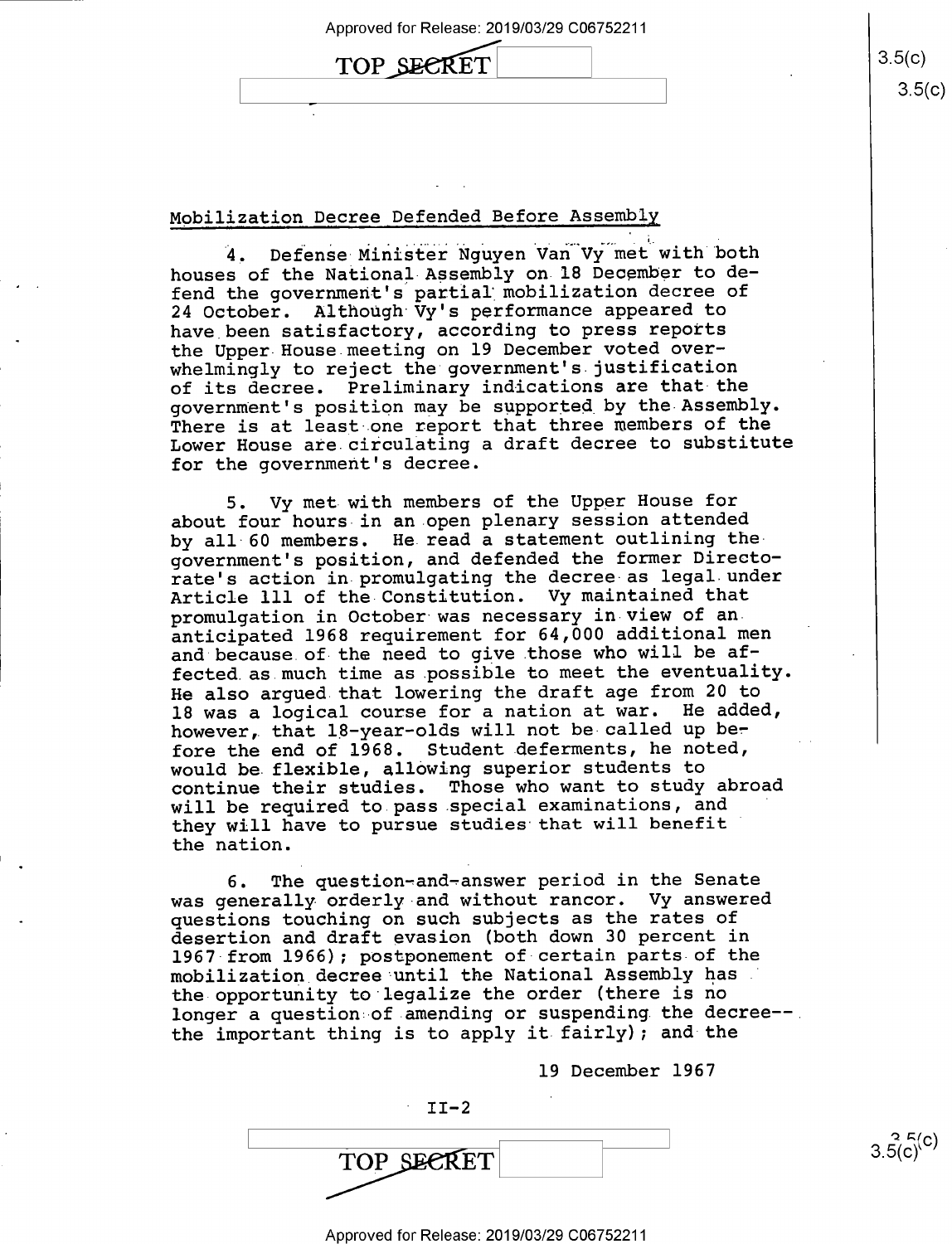| Approved for Release: 2019/03/29 C06752211 |  |
|--------------------------------------------|--|
| TOP SECRET                                 |  |
|                                            |  |

III. NORTH VIETNAMESE MILITARY DEVELOPMENTS

1. At least five North Vietnamese - piloted<br>MIG-21 fighters flew from Meng-tzu Airfield in<br>southwest China to Phuc Yen on 17 December. Some<br>18 to 20 North Vietnamese MIG-21s had flown to<br>Chinese airfields since 30 June of 17 December flight marks the first detected return of MIG-21 aircraft to North Vietnam.

2. There are believed to be about eleven<br>MIG-2ls and possibly seven or eight MIG-17s at<br>various airfields within North Vietnam. At least<br>two and possibly four MIG-17s were shot down by<br>US aircraft cannon fire on 18 and 19

19 December 1967

III-1

**TOP SECRET** 

Approved for Release: 2019/03/29 C06752211

A

 $3.5(c)$  $3.5(c)$ 

 $|3.5(c)|$ <br>3.5(c)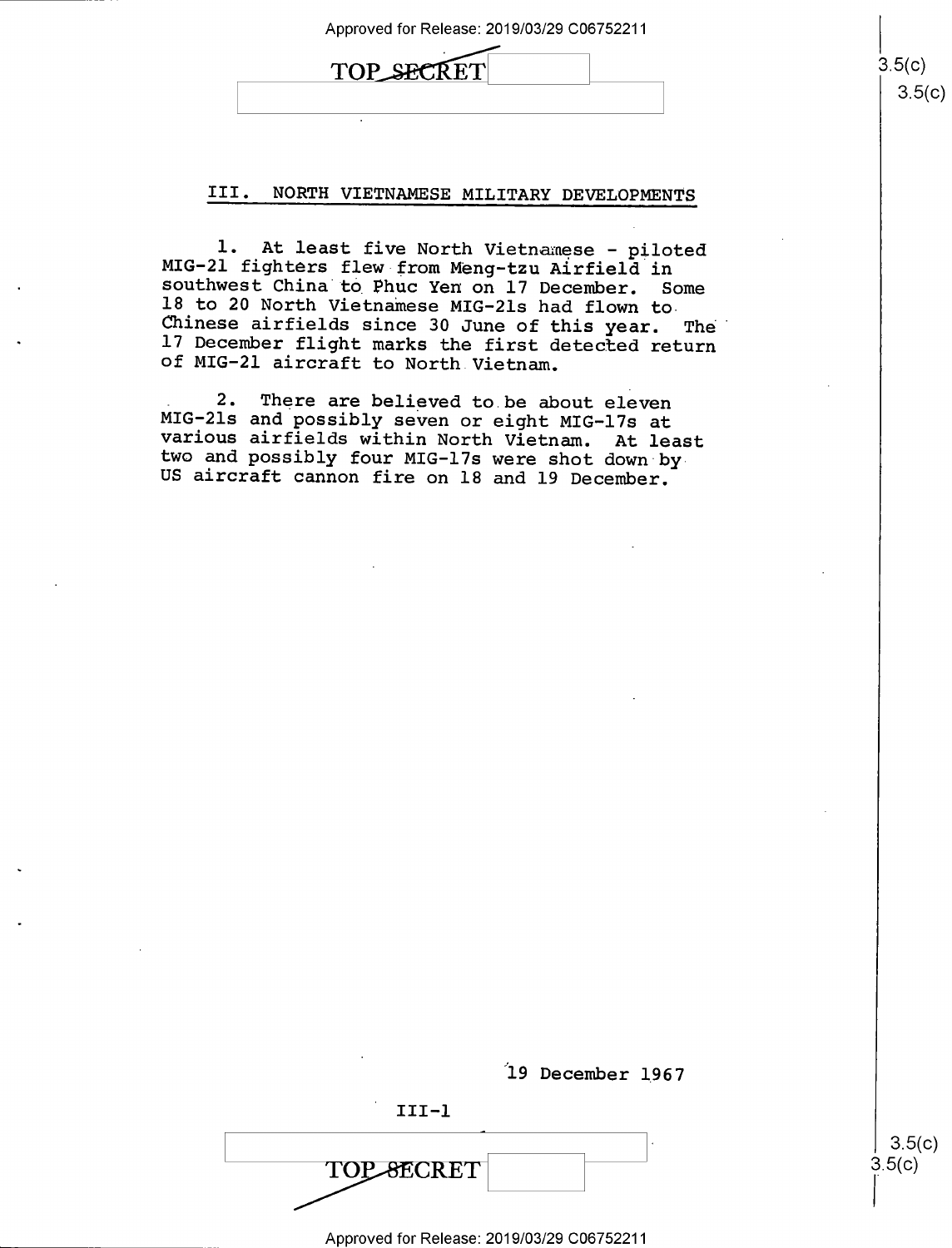subject of draft deferments (no favors should be given to sons of wealthy or prominent families and a crackdown should be-made on students who use their studies to evade the draft). Another question touched on the point of why the draft age was lowered if only a 64,000 man increase is needed (replacements are needed for casualties and discharges as well as to increase the size of the military--as only 40 percent of army's needs will be met by conscription in 1968). Suspicions were voiced that the government used the mobilization of specialists as a way to control oppositionists (defense requirements are the only consideration for drafting.specialists--the main need will be for doctors which are in particular short  $supply$ .

7. Vy appeared before a closed session of the Lower House on the afternoon of l8 December. According to two Lower House officers, Vy's performance was as good as the one he.gave before the Upper House. After reading a prepared statement, he replied to some 120 questions. Inquiries reportedly fell into three broad categories: l).those.challenging the constitutionality of the decree itself; 2) those questioning the fairness of the decree; and 3) those relating to what action the government might take if the National Assembly "rejects" the decree or requests that its application be suspended. Vy, in responding to the questions posed, stressed the need for the immediate' application of the decree. He declared, however, that the government would follow another mobilization law if one were passed by the assembly.

#### Farmer—Worker-Soldier Bloc on.the\_Downswing

8. The Lower House contingent of the Farmer-Worker—Soldier Bloc has reportedly decided to disband for lack of active participation. The Upper House contingent may also be near dissolving..

five mem- $9.$ bers of the Lower House group made the decision to disband on 10 December, following a series of meetings which went almost unattended. The five reportedly attribute their-group's demise to the diminishing popularity of the bloc's leaders, most of whom are

19 December 1967

 $II-3$ TOP SECRET

\_\_ Approved for Release: 2019/03/29 C06752211

 $3.3(h)(2)$ 

 $3.5(c)$  $3.5(c)$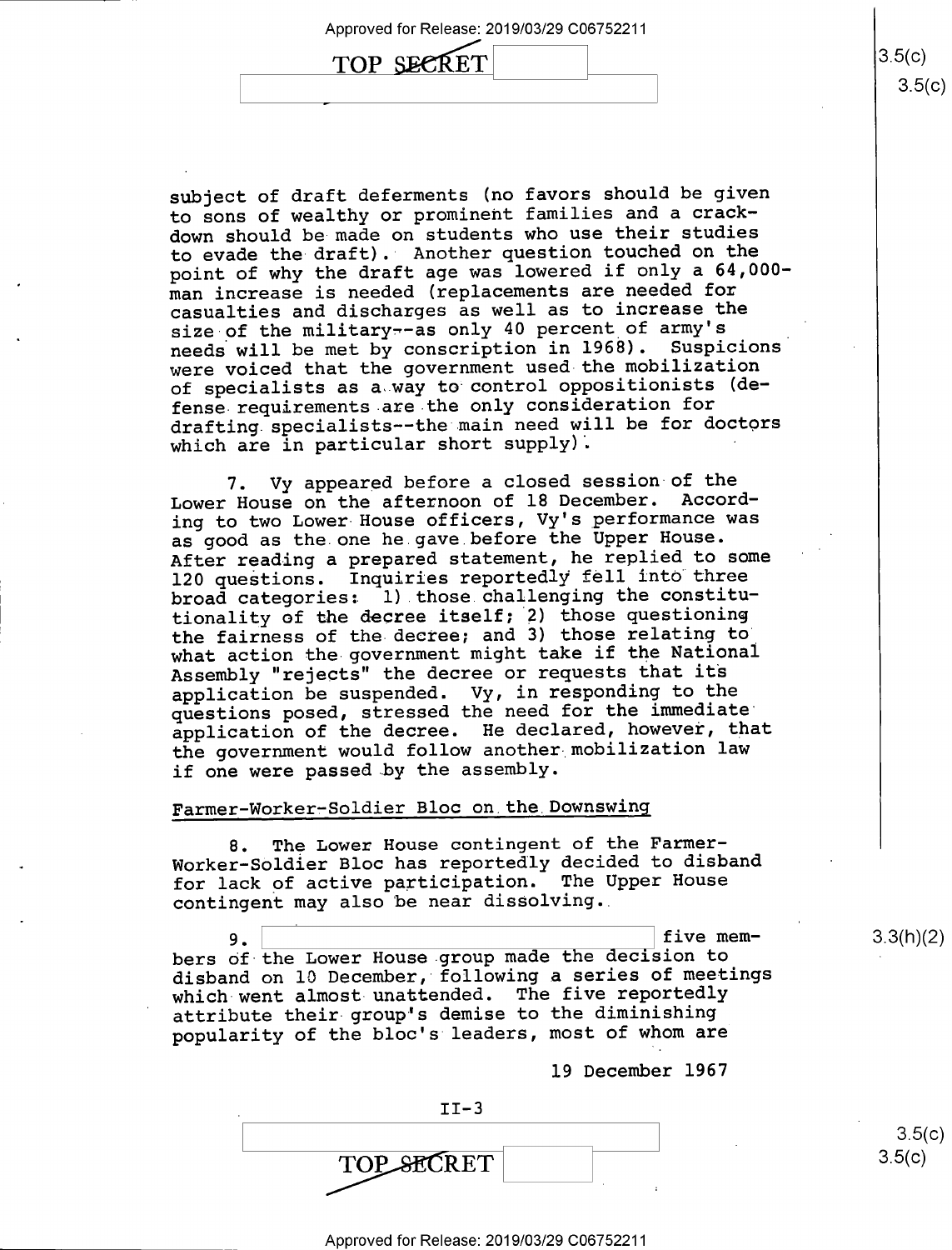, where the contract of the contract of  $\mathcal{L}$  ,  $\mathcal{L}$ 

TOP SECRET

senators. Senator Dang-Van Sung and Tran Quoc Buu, president of the Vietnamese Confederation of Workers, they say, are too pro-American, while Senator Ton That Dinh is too pro~Buddhist and antigovernment. The five also believe that Tran Van Don, president of the bloc, is a good man but not politically astute.

l0...The bloc is losing prestige in the Upper House, according to Senator Nguyen Gia Hien, leader of the Senate's National Democratic Socialist Bloc. Hien reportedly claims that both Don and Dinh areprimarily military men, uninterested in politics or political party formation. He claims that they can find no common.ground with members of other Upper House blocs and will not-discuss practical politics.

ll. -Although Hien's attitude may be slightly colored because of Don's refusal to go along with aproposal that their two blocs merge, there are other<br>indications of Don's political ineptitude. This may indications of Don's political ineptitude. hurt not only his bloc, but also his chances for election to the Upper House chairmanship. Hien has said that his bloc's votes will go to Senator Nguyen Van Huyen, despite Don's appeal for Hien's support. President Thieu, in addition, has reportedly indicated his preference for Huyen over Don.

19 December 1967  $II-4$  $\begin{array}{|c|c|}\n \hline\n \text{TOP} & \text{SEERET} & & & \text{3.5(c)} \\
\hline\n\end{array}$ 

 $3.5(c)$ 

 $3.5(c)$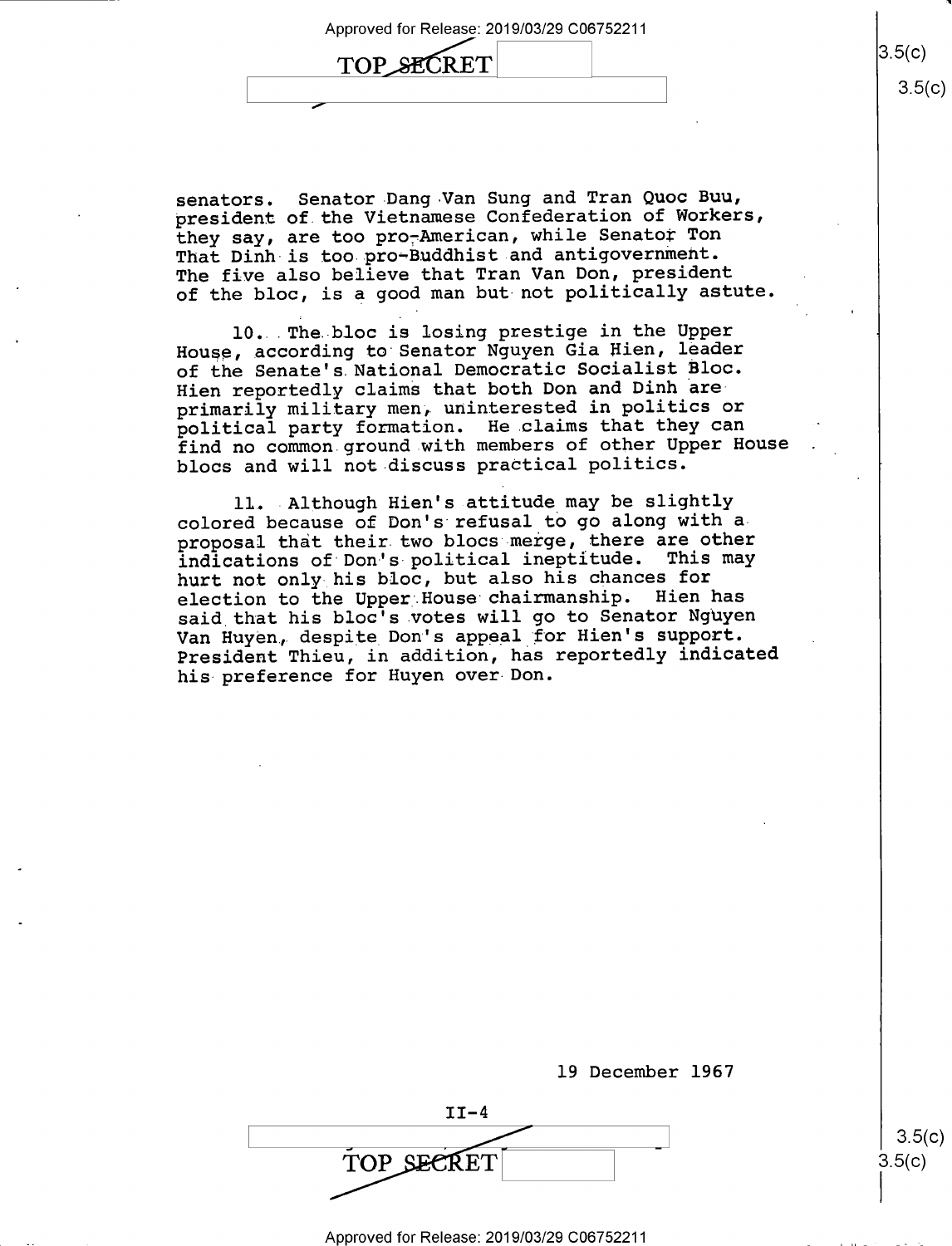# TOP SECRET

 $\mathcal{L}$ 

 $\frac{1}{2}$ 

### IV. OTHER COMMUNIST MILITARY DEVELOPMENTS

l. There is nothing of significance to report



IV-l

TOP SECRET

Approved for Release: 2019/03/29 C06752211

 $3.5(c)$  $3.5(c)$ 

 $3.5(c)$  $3.5(c)$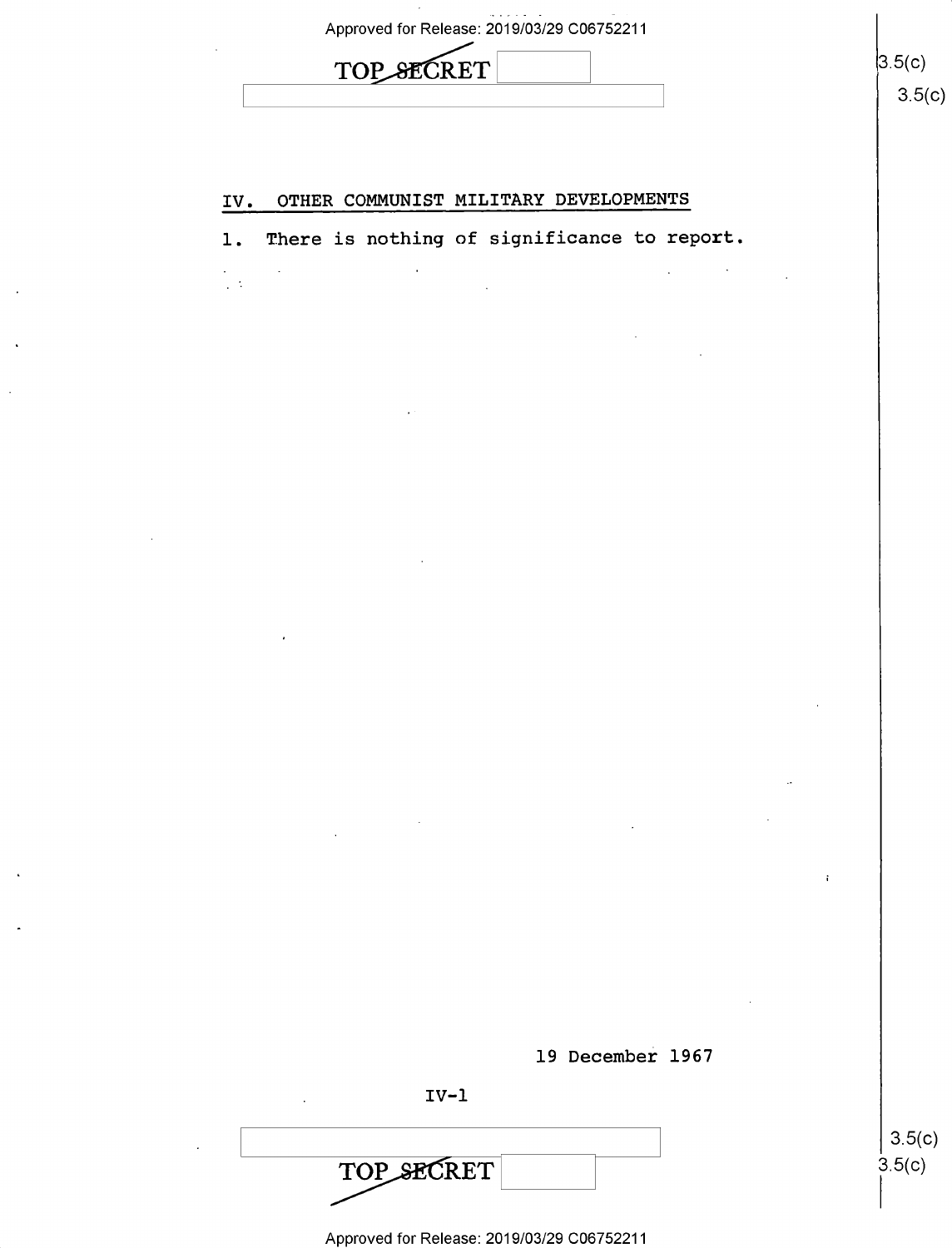| Approved for Release: 2019/03/29 C06752211 |  |
|--------------------------------------------|--|
|                                            |  |

| <b>SECRET</b><br><b>TOP</b> |  |
|-----------------------------|--|
|                             |  |

#### V. COMMUNIST POLITICAL DEVELOPMENTS

1. North Vietnamese spokesmen abroad continue to take a tough line on the question of settling the They insist that an unconditional cessation of the bombing must precede any negotiations and that a settlement must be in accordance with their terms.

2. In a lengthy interview with a western journalist last week, Tran Viet Dung, counselor of the North Vietnamese mission in France, refused to consider any suggestions for achieving a settlement except on the basis of well-known Communist positions. He placed the blame for the war squarely on the US and claimed that the American aim is to destroy North Vietnam's sovereignty and bring it into the US "sphere of influence." Dung also claimed that the Liberation Front is much stronger than the "Saigon clique" but was unable to agree to or to even comprehend a proposal that the US and North Vietnam withdraw and leave a compromise government in the South.

#### Liberation Front Anniversary

3. The Vietnamese Communists are using the occasion of the seventh anniversary of the founding of the Liberation Front to voice their determination to press on with the war. At a meeting in Hanoi, Front and North Vietnamese officials spoke of their resolve and determination to continue the struggle. One spokesman portrayed the coming period as "one of violent and fierce battles," but claimed that the people will not shrink from any sacrifice or trial and that the North abides by the slogan, "everything for the fraternal south."

4. Similar statements were made at a gathering of Front officials in a "liberated area" in the South. Nguyen Huu Tho, head of the Front presidium, addressed high-level nembers of the Front and denounced what he termed "deceitful US peace negotiations." According toan1l8 December broadcast, he also set forth "the future trend of the tasks of the Southern Armed Forces and People

19 December 1967

| TOP SECRET |  |
|------------|--|

 $3.5(c)$  $3.5(c)$ 

 $3.5(c)$ 

Approved for Release: 2019/03/29 C06752211